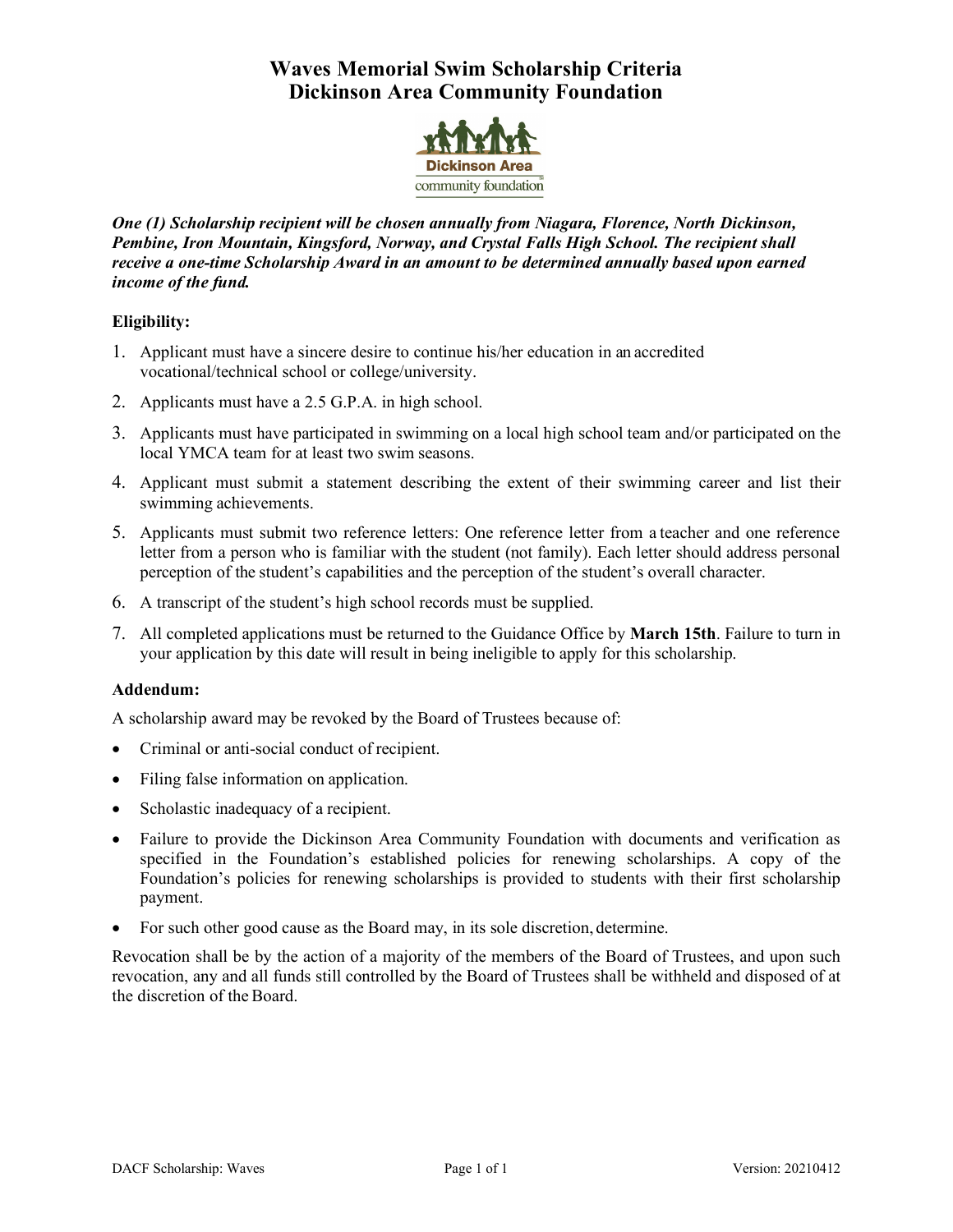

# *Waves Memorial Swim Scholarship*

**Dickinson Area Community Foundation Completed applications must be submitted by March 15th**

| <b>Date</b>                                          |      |  |
|------------------------------------------------------|------|--|
| <b>Full Name</b>                                     |      |  |
| <b>Street Address</b>                                |      |  |
| <b>City ST ZIP Code</b>                              |      |  |
| <b>Home Phone</b>                                    |      |  |
| <b>E-Mail (Required):</b>                            |      |  |
| <b>High School Attended</b>                          |      |  |
| <b>GPA</b>                                           |      |  |
| ACT:                                                 | SAT: |  |
| How many years have you participated on a swim team? |      |  |
| <b>Swimming Achievements:</b>                        |      |  |
|                                                      |      |  |
|                                                      |      |  |
|                                                      |      |  |
|                                                      |      |  |
|                                                      |      |  |
|                                                      |      |  |
| <b>Goals for the future:</b>                         |      |  |
|                                                      |      |  |
|                                                      |      |  |
|                                                      |      |  |
|                                                      |      |  |
|                                                      |      |  |
|                                                      |      |  |
| Name of college or university you plan to attend:    |      |  |
| Have you applied for admission?                      |      |  |
| Have you been accepted?                              |      |  |
| Intended field of study:                             |      |  |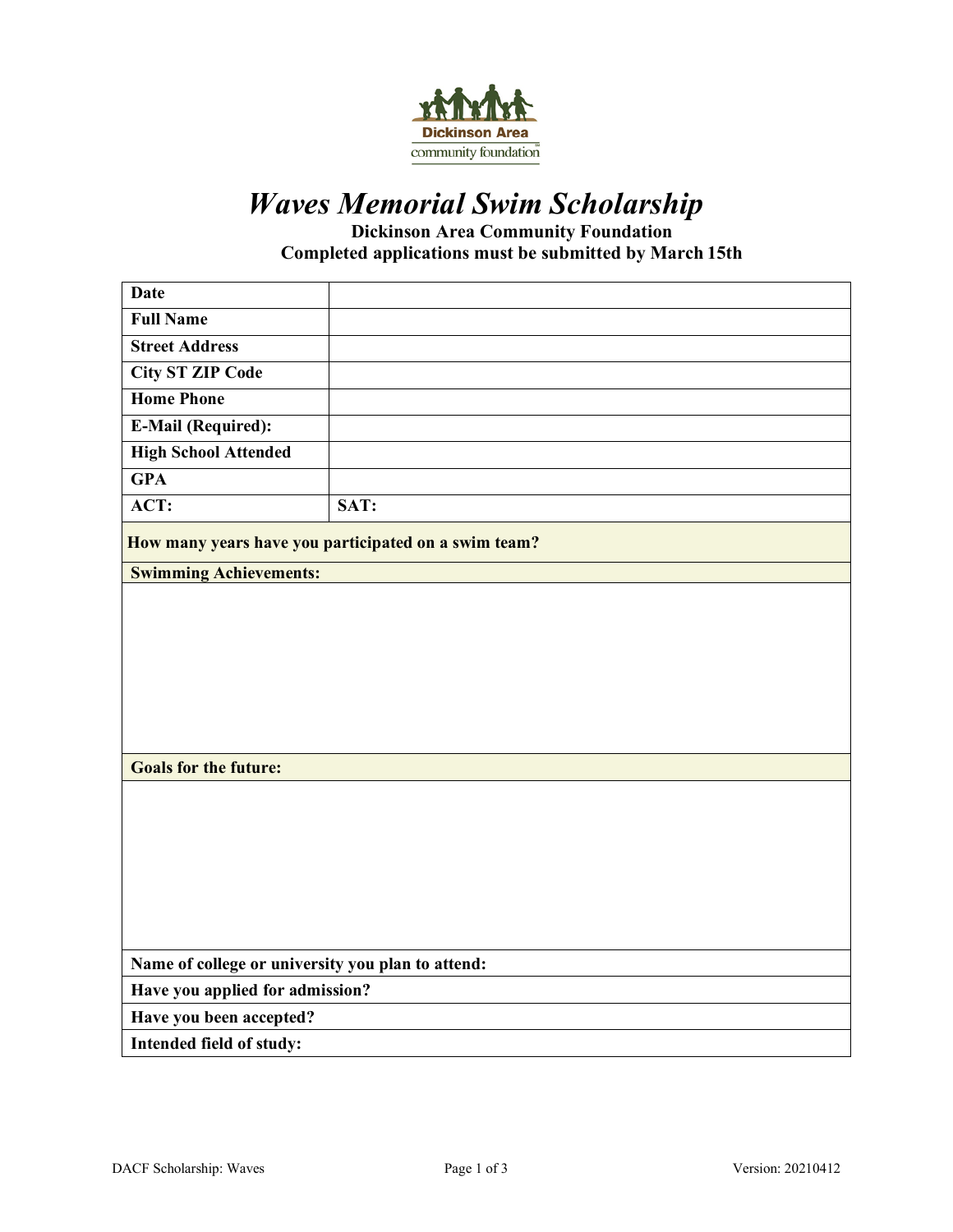

#### **Please include the following with the application:**

- 1. Two reference letters: One reference letter from a teacher and one reference letter from a person who is familiar with the student (not family). Each letter should address personal perception of the student's capabilities and the perception of the student's overall character.
- 2. Applicant must submit a statement describing the extent of their swimming career and list their swimming achievements.
- 3. High School Transcripts

#### **Application Deadline**

All applications need to be submitted to the guidance counselor's office by March 15<sup>th</sup>.

#### **Agreement and Signature**

By submitting this application, I affirm that the facts set forth in it are true and complete. I understand any false statements, omissions, or other misrepresentations made by me on this application may result in rejection of this application.

Name (printed)

Signature

Date

#### **Parent Application Form**

Name of parent or guardian completing this form:

Home address:

Phone:

Email:

**Do you have any dependents other than your own family or other extenuating circumstances that should be considered? If yes, please explain:**